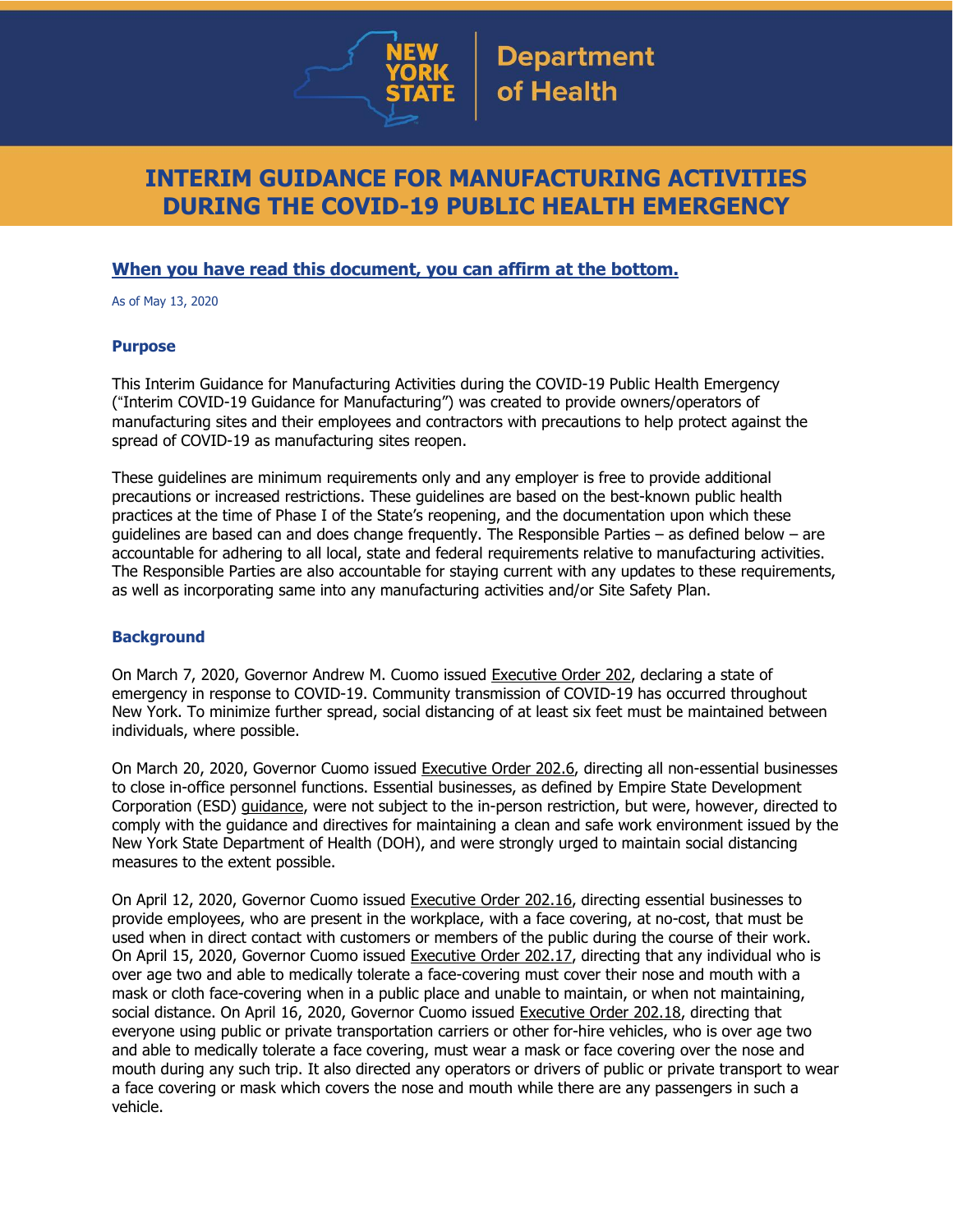On April 26, 2020, Governor Cuomo [announced](https://www.governor.ny.gov/news/amid-ongoing-covid-19-pandemic-governor-cuomo-outlines-phased-plan-re-open-new-york-starting) a phased approach to reopen industries and businesses in New York in phases based upon a data-driven, regional analysis. On May 4, 2020, the Governor [provided](https://www.governor.ny.gov/news/amid-ongoing-covid-19-pandemic-governor-cuomo-outlines-additional-guidelines-when-regions-can) that the regional analysis would consider several public health factors, including new COVID-19 infections, as well as health care system, diagnostic testing, and contact tracing capacity. On May 11, 2020, Governor Cuomo [announced](https://www.governor.ny.gov/news/amid-ongoing-covid-19-pandemic-governor-cuomo-announces-three-regions-new-york-state-ready) that the first phase of reopening would begin on May 15, 2020 in several regions of New York, based upon available regional metrics and indicators.

In addition to the following standards, both essential and non-essential businesses must continue to comply with the guidance and directives for maintaining clean and safe work environments issued by the DOH.

Please note that where guidance in this document differs from other guidance documents issued by New York State, the more recent guidance shall apply.

#### **Standards for Responsible Manufacturing Activities in New York State**

No manufacturing activity can occur without meeting the following minimum State standards, as well as applicable federal requirements, including but not limited to such minimum standards of the Americans with Disabilities Act (ADA), Centers for Disease Control and Prevention (CDC), Environmental Protection Agency (EPA), and United States Department of Labor's Occupational Safety and Health Administration (OSHA).

The State standards contained within this guidance apply to all manufacturing activities – both essential and non-essential – in operation during the COVID-19 public health emergency until rescinded or amended by the State. The operator of the manufacturing site, or another party as may be designated by the operator (in either case, "the Responsible Parties"), shall be responsible for meeting these standards.

The following guidance is organized around three distinct categories: people, places, and processes.

# **I. PEOPLE**

#### **A. Physical Distancing**

- Responsible Parties must ensure that for any work occurring indoors, the workforce presence is limited to 50% of the maximum occupancy for a particular area as set by the certificate of occupancy, excluding supervisors; provided, however, if a facility requires more employees to safely operate core functions (e.g. critical assembly line), Responsible Parties must use additional mitigation strategies; and
- Responsible Parties must ensure that a distance of at least six feet is maintained among workers at all times, unless safety of the core activity requires a shorter distance (e.g. assembly lines). Any time employees must come within six feet of another person, acceptable face coverings must be worn. Employees must be prepared to don a face covering if another person unexpectedly comes within six feet.
	- $\circ$  Acceptable face coverings for COVID-19 include but are not limited to cloth-based face coverings and disposable masks that cover both the mouth and nose.
	- $\circ$  However, cloth, disposable, or other homemade face coverings are not acceptable face coverings for workplace activities that typically require a higher degree of protection for personal protective equipment due to the nature of the work. For those activities, N95 respirators or other personal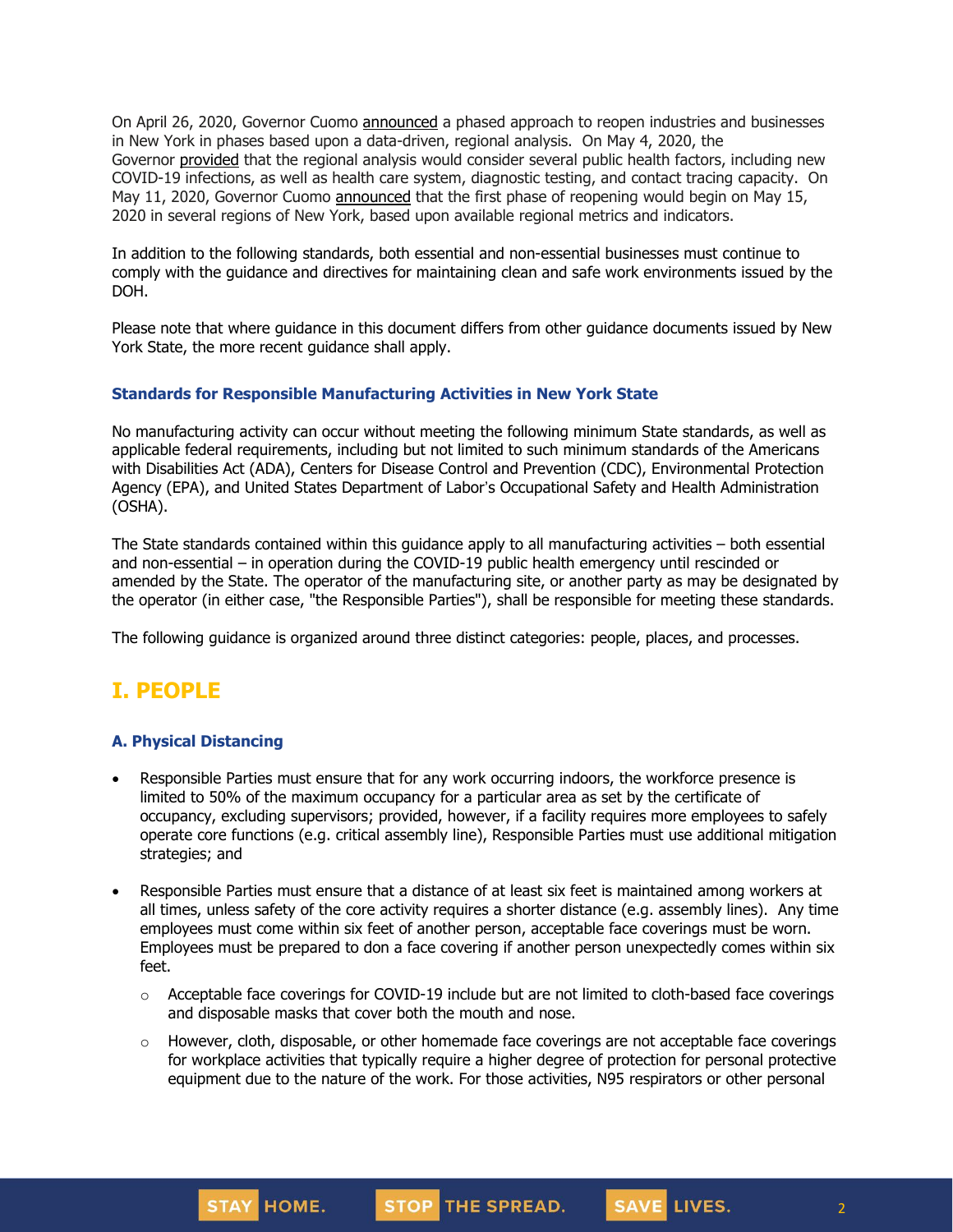protective equipment (PPE) used under existing industry standards should continue to be used, as is defined in accordance with OSHA [guidelines.](https://www.osha.gov/SLTC/personalprotectiveequipment/)

- Responsible Parties may modify the use and/or restrict the number of work stations and employee seating areas, so that workers are at least six feet apart in all directions (e.g. side-to-side and when facing one another) and are not sharing workstations without cleaning and disinfection between use. When distancing is not feasible between workstations, Responsible Parties must provide and require the use of face coverings or enact physical barriers, such as plastic shielding walls, in lieu of face coverings in areas where they would not affect air flow, heating, cooling, or ventilation.
	- $\circ$  Physical barriers should be put in place in accordance with OSHA quidelines.
	- $\circ$  Physical barrier options may include: strip curtains, plexiglass or similar materials, or other impermeable dividers or partitions.
- Responsible Parties should prohibit the use of tightly confined spaces (e.g. elevators, control rooms, vehicles) by more than one individual at a time, unless all employees in such space at the same time are wearing acceptable face coverings. However, even with face coverings in use, occupancy must never exceed 50% of the maximum capacity of the space or vehicle, unless it is designed for use by a single occupant. Responsible Parties should increase ventilation with outdoor air to the greatest extent possible (e.g. opening windows and doors in control rooms), while maintaining safety protocols. Responsible Parties should take additional measures to prevent congregation in elevator waiting areas and limit density in elevators, such as enabling the use of stairs.
- Responsible Parties should put in place measures to reduce bi-directional foot traffic using tape or signs with arrows in narrow aisles, hallways, or spaces, and post signage and distance markers denoting spaces of six feet in all commonly used areas and any areas in which lines are commonly formed or people may congregate (e.g. clock in/out stations, health screening stations, etc.).
- Responsible Parties must post signs throughout the site, consistent with DOH COVID-19 signage. Responsible Parties can develop their own customized signage specific to their workplace or setting, provided that such signage is consistent with the Department's signage. Signage should be used to remind employees to:
	- $\circ$  Cover their nose and mouth with a mask or cloth face-covering when six feet of social distance cannot be maintained.
	- $\circ$  Properly store and, when necessary, discard personal protective equipment.
	- o Adhere to physical distancing instructions.
	- $\circ$  Report symptoms of or exposure to COVID-19, and how they should do so.
	- o Follow hand hygiene and cleaning guidelines.

#### **B. Gatherings in Enclosed Spaces**

• Responsible Parties must limit in-person gatherings (e.g. line huddles, safety meetings) to the greatest extent possible and use other methods such as video or teleconferencing whenever possible, per CDC guidance "Interim Guidance for [Businesses](https://www.cdc.gov/coronavirus/2019-ncov/community/guidance-business-response.html) and Employers to Plan and Respond to [Coronavirus](https://www.cdc.gov/coronavirus/2019-ncov/community/guidance-business-response.html) Disease 2019 (COVID-19)". When videoconferencing or teleconferencing is not possible, Responsible Parties should hold meetings in open, well-ventilated spaces and ensure that individuals maintain six feet of social distance between one another (e.g. if there are chairs, leave space between chairs, have employees sit in alternating chairs).

SAVE LIVES.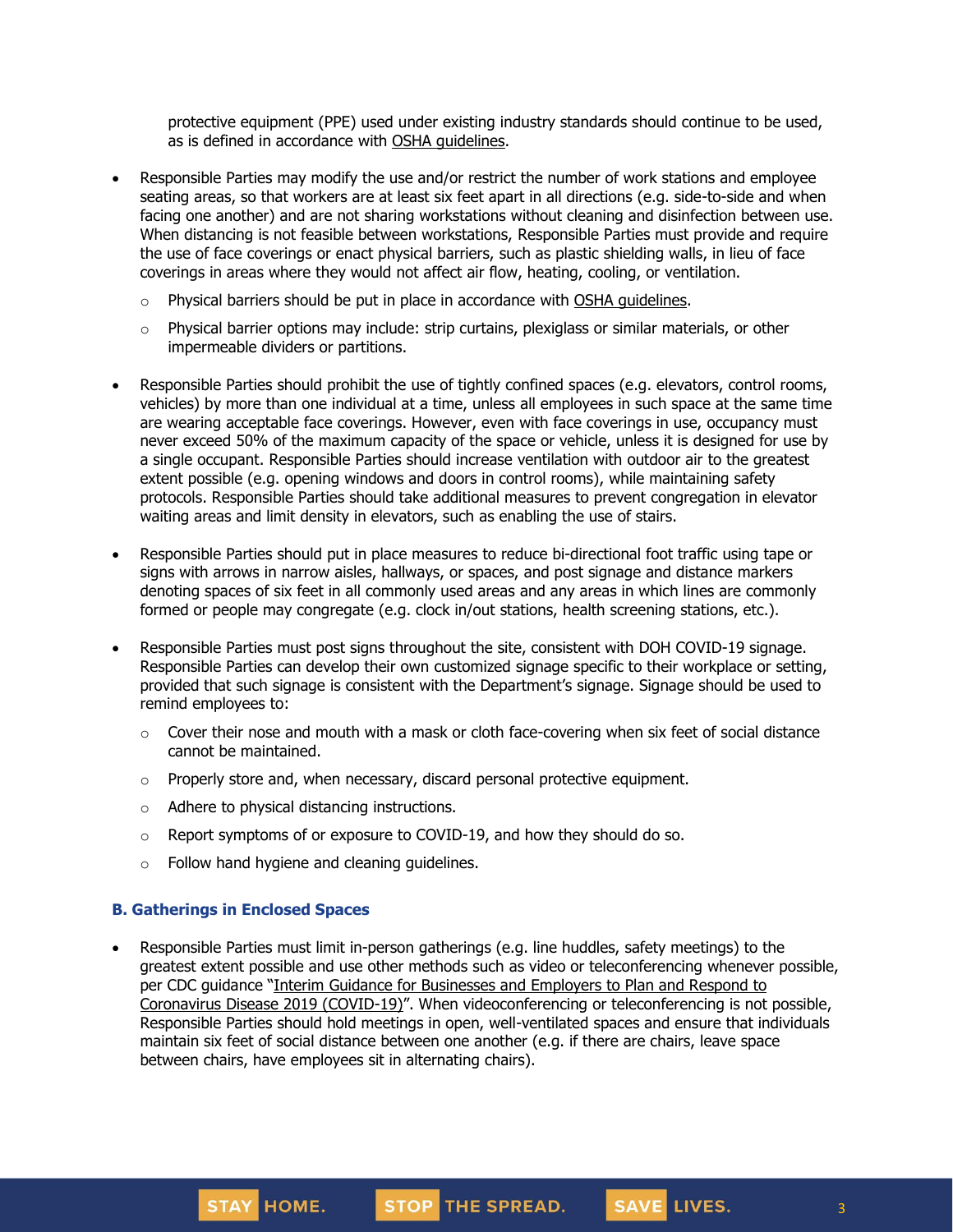- Responsible Parties must put in place practices for adequate social distancing in confined areas, such as restrooms and breakrooms, and should develop signage and systems (e.g. flagging when occupied) to restrict occupancy when social distancing cannot be maintained in such areas; and
- Responsible Parties should stagger schedules for employees to observe social distancing (i.e., six feet of space) for any gathering (e.g. coffee breaks, meals, and shift starts/stops).

#### **C. Workplace Activity**

- Responsible Parties must take measures to reduce interpersonal contact and congregation, through methods such as:
	- $\circ$  limiting in-person presence to only those staff who are necessary;
	- o adjusting workplace hours;
	- o reducing on-site workforce to accommodate social distancing guidelines;
	- $\circ$  shifting design (e.g. A/B teams, staggered arrival/departure times);
	- $\circ$  prioritizing tasks that allow for social distancing (e.g. machine drilling, forging) over those that do not (e.g. processing lines); and/or
	- $\circ$  avoiding multiple crews and/or teams working in one area by staggering scheduled tasks and using signs to indicate occupied areas.
- For manufacturers supporting national defense or other critical industries, Responsible Parties should implement modularized "pods" to further limit impact of potential positive COVID-19 cases. Key principles to incorporate for pods are:
	- $\circ$  Employee composition of pods consistent over time (e.g. stable teams that do not change to greatest extent practicable)
	- $\circ$  Limit contact across pods (e.g. separate break areas, staggered entrances/exits)

#### **D. Movement and Commerce**

- Responsible Parties should prohibit non-essential visitors on site.
- Responsible Parties must establish designated areas for pickups and deliveries, limiting contact to the extent possible.
- Responsible Parties should limit on-site interactions (e.g. designate an egress for workers leaving their shifts and a separate ingress for workers starting their shifts) and movements (e.g. employees should remain near their workstations as often as possible).

## **II. PLACES**

#### **A. Protective Equipment**

STAY HOME.

In addition to the necessary personal protective equipment (PPE) as required for certain workplace activities, Responsible Parties must procure, fashion, or otherwise obtain acceptable face coverings and provide such coverings to their employees while at work at no cost to the employee. Responsible Parties should have an adequate supply of face coverings, masks and other required PPE on hand

STOP THE SPREAD.

4

SAVE LIVES.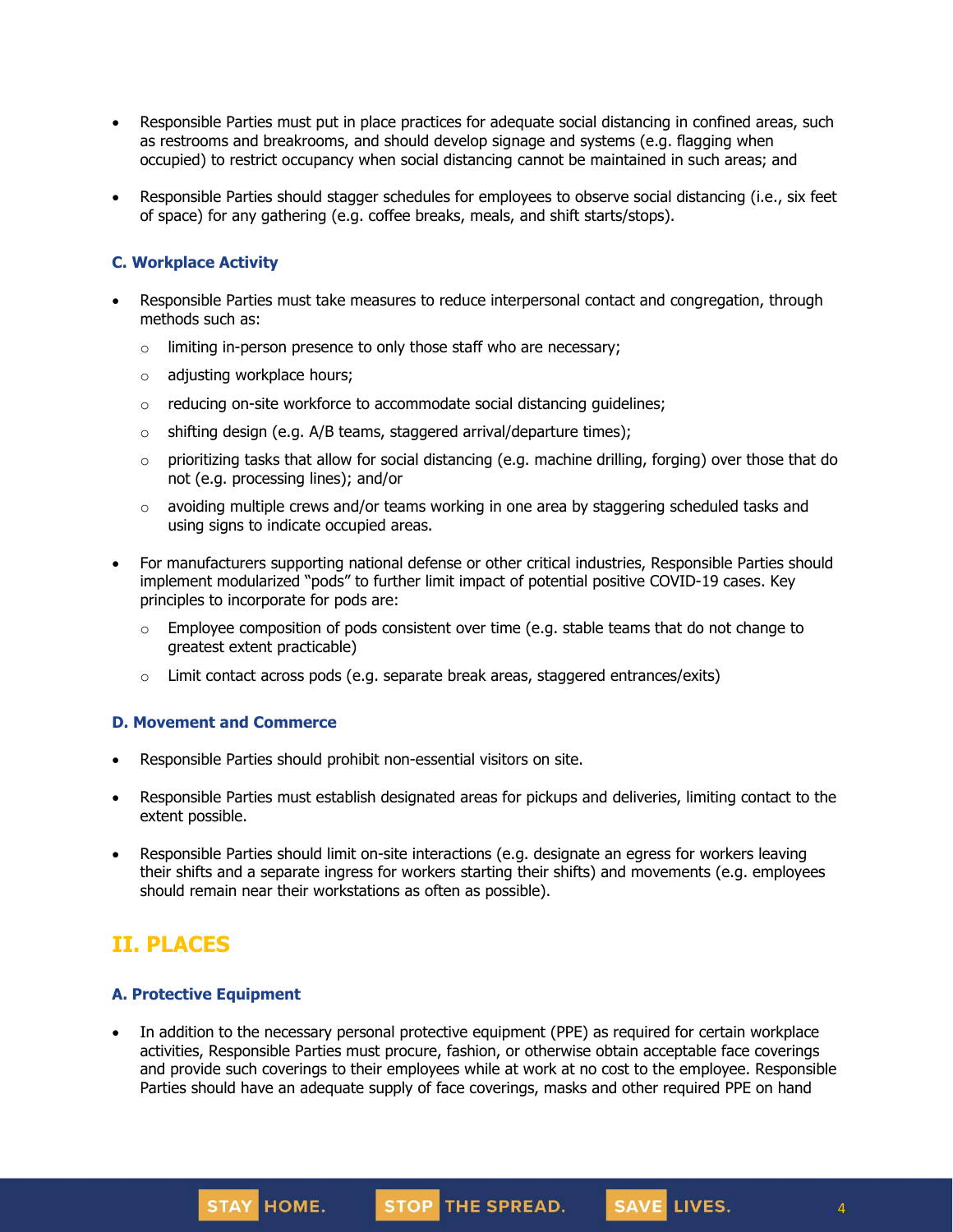should an employee need a replacement or should a visitor be in need. Acceptable face coverings include, but are not limited to, cloth (e.g. homemade sewn, quick cut, bandana), surgical masks, N95 respirators, and face shields.

- Face coverings must be cleaned or replaced after use and may not be shared. Please consult the CDC [guidance](https://www.cdc.gov/coronavirus/2019-ncov/community/guidance-business-response.html) for additional information on cloth face coverings and other types of personal protective equipment (PPE), as well as instructions on use and cleaning.
	- $\circ$  Note that cloth face coverings or disposable masks shall not be considered acceptable face coverings for workplace activities that impose a higher degree of protection for face covering requirements. For example, if N95 respirators are traditionally required for specific manufacturing activities, a cloth or homemade mask would not suffice. Responsible Parties must adhere to OSHA standards for such safety equipment.
- Responsible Parties must allow employees to use their own acceptable face coverings but cannot require employees to supply their own face coverings. Further, this guidance shall not prevent employees from wearing their personally owned additional protective coverings (e.g. surgical masks, N95 respirators, or face shields), or if the Responsible Parties otherwise requires employees to wear more protective PPE due to the nature of their work. Employers should comply with all applicable OSHA standards.
- Responsible Parties must put in place measures to limit the sharing of objects, such as tools, machinery, materials, and vehicles, as well as the touching of shared surfaces, such as control panels, keypads, and crane remotes; or, require workers to wear gloves (trade-appropriate or medical) when in contact with shared objects or frequently touched surfaces; or, require workers to sanitize or wash their hands before and after contact.
- Responsible Parties must train workers on how to adequately put on, take off, clean (as applicable), and discard PPE, including but not limited to, appropriate face coverings.

#### **B. Hygiene and Cleaning**

- Responsible Parties must ensure adherence to hygiene and sanitation requirements as advised by the CDC and DOH, including "Guidance for Cleaning and [Disinfection](https://coronavirus.health.ny.gov/system/files/documents/2020/03/cleaning_guidance_general_building.pdf) of Public and Private Facilities for [COVID-19](https://coronavirus.health.ny.gov/system/files/documents/2020/03/cleaning_guidance_general_building.pdf)," and the "STOP THE [SPREAD](https://coronavirus.health.ny.gov/system/files/documents/2020/04/13067_coronavirus_protectyourself_poster_042020.pdf)" poster, as applicable. Responsible parties must maintain cleaning logs that include the date, time, and scope of cleaning.
- Responsible Parties must provide and maintain hand hygiene stations on site, as follows:
	- $\circ$  For handwashing: soap, running warm water, and disposable paper towels.
	- $\circ$  For sanitizer: an alcohol-based hand sanitizer containing at least 60% alcohol for areas where handwashing facilities may not be available or practical.
- Responsible Parties must provide appropriate cleaning / disinfection supplies for shared and frequently touched surfaces and encourage employees to use these supplies before and after use of these surfaces, followed by hand hygiene.
- Responsible Parties must conduct regular cleaning and disinfection of the site and more frequent cleaning and disinfection for high risk areas used by many individuals and for frequently touched surfaces. Cleaning and disinfecting must be rigorous and ongoing and should occur at least after each shift, daily, or more frequently as needed. Please refer to DOH's "Interim [Guidance](https://coronavirus.health.ny.gov/system/files/documents/2020/03/cleaning_guidance_general_building.pdf) for Cleaning and [Disinfection](https://coronavirus.health.ny.gov/system/files/documents/2020/03/cleaning_guidance_general_building.pdf) of Public and Private Facilities for COVID-19" for detailed instructions on how to clean facilities.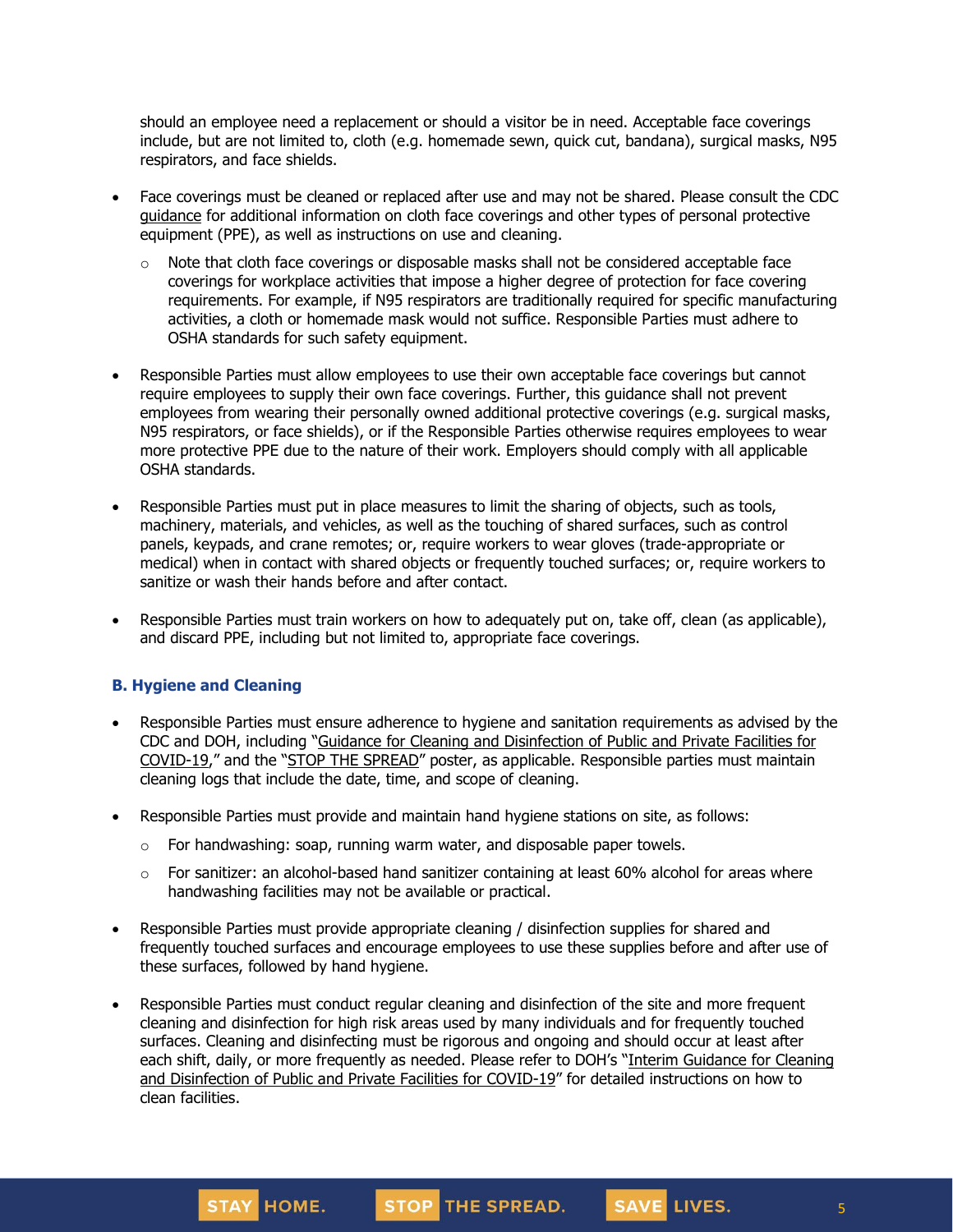- $\circ$  Responsible Parties must ensure regular cleaning and disinfecting of restrooms. Restrooms should be cleaned more often depending on frequency of use.
	- Responsible Parties must ensure distancing rules are adhered to by reducing restroom capacity where feasible.
- $\circ$  Responsible Parties must ensure that equipment and tools are regularly disinfected using registered disinfectants, including at least as often as workers change workstations or move to a new set of tools. Refer to the Department of Environmental Conservation (DEC) list of [products](http://www.dec.ny.gov/docs/materials_minerals_pdf/covid19.pdf) registered in New York State and identified by the EPA as effective against COVID-19.
- $\circ$  If cleaning or disinfection products or the act of cleaning and disinfecting causes safety hazards or degrades the material or machinery, Responsible Parties must put in place hand hygiene stations between use and/or supply disposable gloves and/or limitations on the number of employees using such machinery.
- $\circ$  Responsible Parties must provide for the cleaning and disinfection of exposed areas in the event of a positive case of COVID-19 of a worker, with such cleaning to include, at a minimum, all heavy transit areas and high-touch surfaces (e.g. shared tools, machines, work stations, control panels, and keypads, telephones).
- CDC guidelines on "Cleaning and [Disinfecting](https://www.cdc.gov/coronavirus/2019-ncov/community/disinfecting-building-facility.html) Your Facility" if someone is suspected or confirmed to have COVID-19 infection are as follows:
	- $\circ$  Close off areas used by the person who is sick.
		- Responsible Parties do not necessarily need to close operations, if they can close off the affected areas.
	- o Open outside doors and windows to increase air circulation in the area.
	- $\circ$  Wait 24 hours before you clean or disinfect. If 24 hours is not feasible, wait as long as possible.
	- $\circ$  Clean and disinfect all areas used by the person who is sick, such as offices, bathrooms, common areas, and shared equipment.
	- $\circ$  Once the area has been appropriately disinfected, it can be opened for use.
		- Workers without close contact with the person who is sick can return to the work area immediately after disinfection.
			- Per CDC's "Evaluating and Testing Persons for [Coronavirus](https://www.cdc.gov/coronavirus/2019-ncov/hcp/clinical-criteria.html) Disease 2019 (COVID-19)," considerations when assessing close contact include the duration of exposure (e.g. longer exposure time likely increases exposure risk) and the clinical symptoms of the person with COVID-19 (e.g. coughing likely increases exposure risk as does exposure to a severely ill patient).
	- $\circ$  If more than seven days have passed since the person who is sick visited or used the facility, additional cleaning and disinfection is not necessary, but routine cleaning and disinfection should continue.
- Responsible Parties must prohibit shared food and beverages (e.g. buffet style meals), encourage bringing lunch from home, and reserve adequate space for employees to observe social distancing while eating meals.

#### **C. Phased Reopening**

• Responsible Parties are encouraged to phase-in reopening activities so as to allow for operational issues to be resolved before production or work activities return to normal levels. Responsible Parties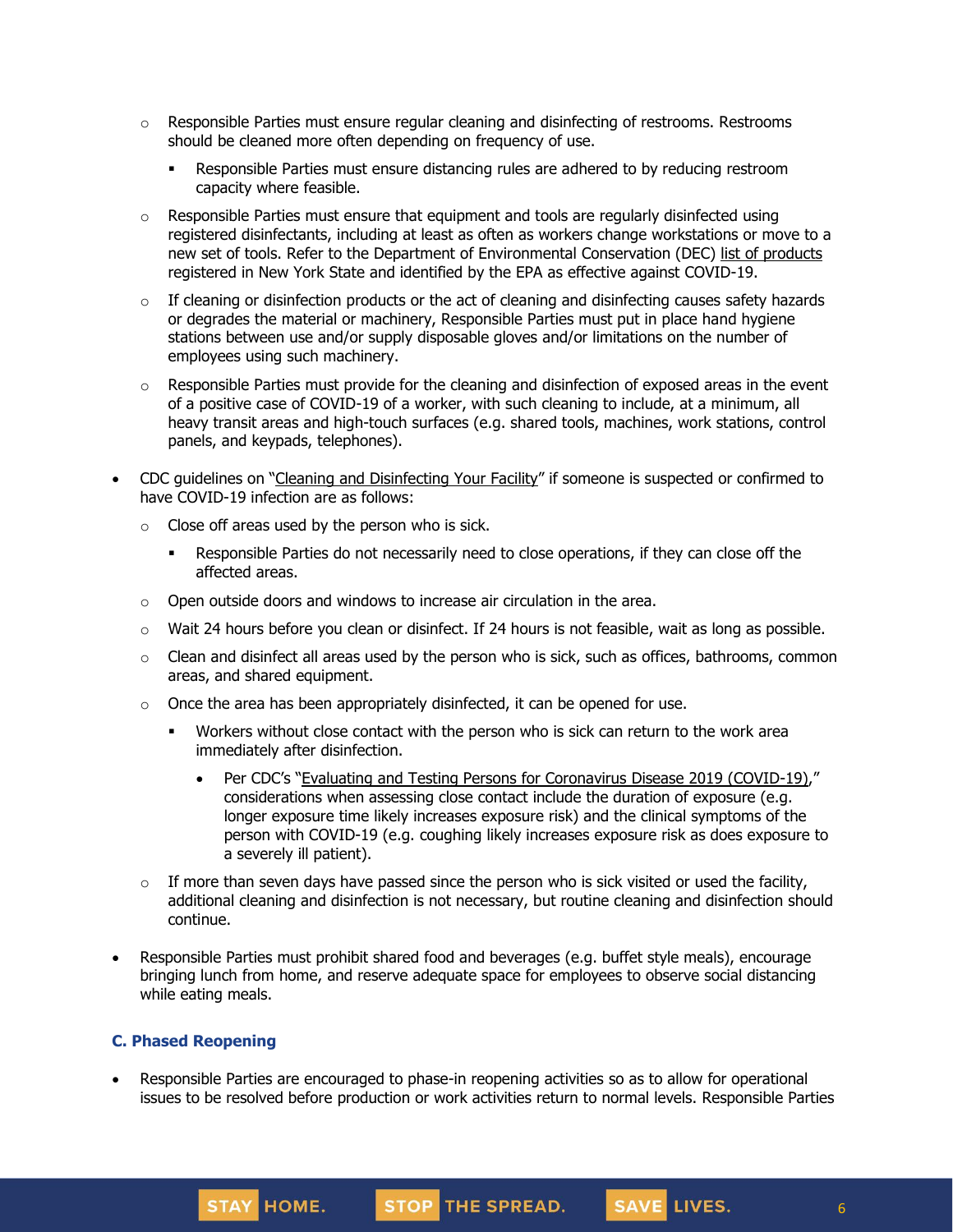should consider limiting the number of employees, hours, and number of customers available to be served when first reopening so as to provide operations with the ability to adjust to the changes.

#### **D. Communications Plan**

- Responsible Parties must affirm that they have reviewed and understand the state-issued industry guidelines, and that they will implement them.
- Responsible Parties should develop a communications plan for employees, visitors, and customers that includes applicable instructions, training, signage, and a consistent means to provide employees with information. Responsible Parties may consider developing webpages, text and email groups, and social media.

# **III. PROCESSES**

#### **A. Screening and Testing**

- Responsible Parties must implement mandatory daily health screening practices.
	- $\circ$  Screening practices may be performed remotely (e.g. by telephone or electronic survey), before the employee reports to the site, to the extent possible; or may be performed on site.
	- $\circ$  Screening should be coordinated to prevent workers from intermingling in close contact with each other prior to completion of the screening.
	- $\circ$  At a minimum, screening should be required of all workers and visitors and completed using a questionnaire that determines whether the worker or visitor has:
		- (a) knowingly been in close or proximate contact in the past 14 days with anyone who has tested positive for COVID-19 or who has or had symptoms of COVID-19,
		- (b) tested positive for COVID-19 in the past 14 days, or
		- (c) has experienced any symptoms of COVID-19 in the past 14 days.
- According to the CDC guidance on "Symptoms of [Coronavirus](https://www.cdc.gov/coronavirus/2019-ncov/symptoms-testing/symptoms.html)," the term "symptomatic" includes employees who have the following symptoms or combinations of symptoms: fever, cough, shortness of breath, or at least two of the following symptoms: fever, chills, repeated shaking with chills, muscle pain, headache, sore throat, or new loss of taste or smell.
- Responsible Parties should require employees to immediately disclose if and when their responses to any of the aforementioned questions changes, such as if they begin to experience symptoms, including during or outside of work hours.
- Daily temperature checks may also be conducted per U.S. Equal Employment Opportunity Commission or DOH guidelines. Responsible Parties are prohibited from keeping records of employee health data (e.g. temperature data).
- Responsible Parties must ensure that any personnel performing screening activities, including temperature checks, are appropriately protected from exposure to potentially infectious workers or visitors entering the site. Personnel performing screening activities should be trained by employeridentified individuals who are familiar with CDC, DOH, and OSHA protocols.

SAVE LIVES.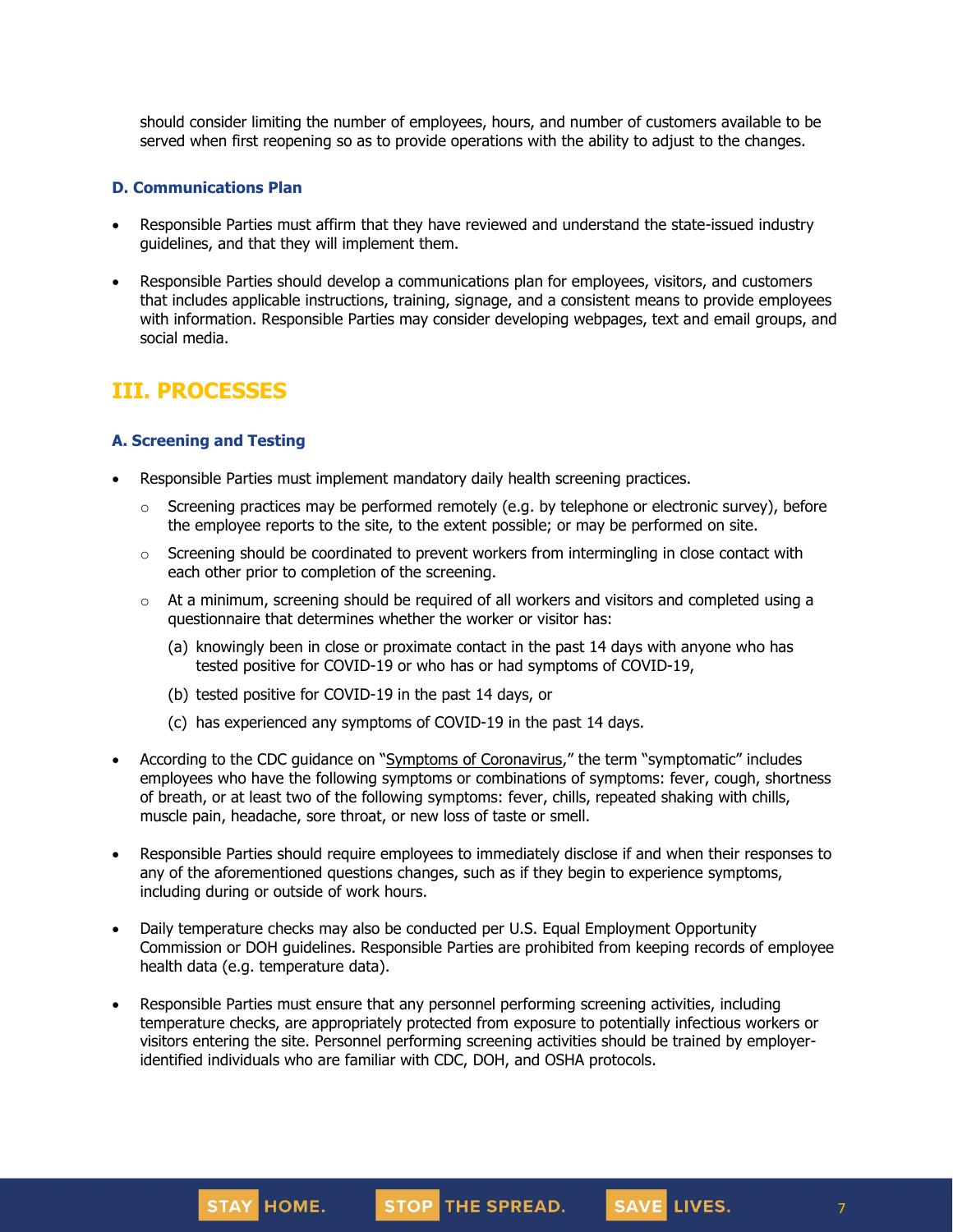- Screeners should be provided and use PPE, including at a minimum, a face mask, and may include gloves, a gown, and/or a face shield.
- An employee who screens positive for COVID-19 symptoms should not be allowed to enter the worksite and should be sent home with instructions to contact their healthcare provider for assessment and testing. Responsible parties must immediately notify the local health department and DOH about the suspected case. Responsible parties should provide the employee with information on healthcare and testing resources.
- An employee who has responded that they have had close contact with a person who is confirmed or suspected for COVID-19 may not be allowed to enter the site without abiding by the precautions outlined below and the Responsible Parties has documented the employee's adherence to those precautions.
- Responsible Parties must review all employee and visitor responses collected by the screening process on a daily basis and maintain a record of such review. Responsible Parties must also identify a contact as the party for workers to inform if they later are experiencing COVID-19-related symptoms, as noted in the questionnaire.
- Responsible parties must designate a site safety monitor whose responsibilities include continuous compliance with all aspects of the site safety plan.
- To the extent possible, Responsible Parties should maintain a log of every person, including workers and visitors, who may have close contact with other individuals at the work site or area; excluding deliveries that are performed with appropriate PPE or through contactless means. Log should contain contact information, such that all contacts may be identified, traced and notified in the event an employee is diagnosed with COVID-19. Responsible Parties must cooperate with local health department contact tracing efforts.
- Employers and employees should take the following actions related to COVID-19 symptoms and contact:
	- $\circ$  If an employee has COVID-19 symptoms AND EITHER tests positive for COVID-19 OR did not receive a test, the employee may only [return](https://www.cdc.gov/coronavirus/2019-ncov/hcp/return-to-work.html) to work after completing a 14-day self-quarantine. If an employee is critical to the operation or safety of a site, the Responsible Parties may consult their local health department and the most up-to-date CDC and DOH standards on the minimum number of days to quarantine before an employee is safely able to return to work with additional precautions to mitigate the risk of COVID-19 transmission.
	- $\circ$  If an employee does NOT have COVID-19 symptoms BUT tests positive for COVID-19, the employee may only return to work after completing a 14-day self-quarantine. If an employee is critical to the operation or safety of a site, the Responsible Parties may consult their local health department and the most up-to-date CDC and DOH standards on the minimum number of days to quarantine before an employee is safely able to return to work with additional precautions to mitigate the risk of COVID-19 transmission.
	- $\circ$  If an employee has had close contact with a person with COVID-19 for a prolonged period of time AND is symptomatic, the employee should notify the Responsible Parties and follow the above protocol for a positive case.
	- $\circ$  If an employee has had close contact with a person with COVID-19 for a prolonged period of time AND is NOT symptomatic, the employee should notify the Responsible Parties and [adhere](https://www.cdc.gov/coronavirus/2019-ncov/community/critical-workers/implementing-safety-practices.html) to the [following](https://www.cdc.gov/coronavirus/2019-ncov/community/critical-workers/implementing-safety-practices.html) practices prior to and during their work shift, which should be documented by the Responsible Parties: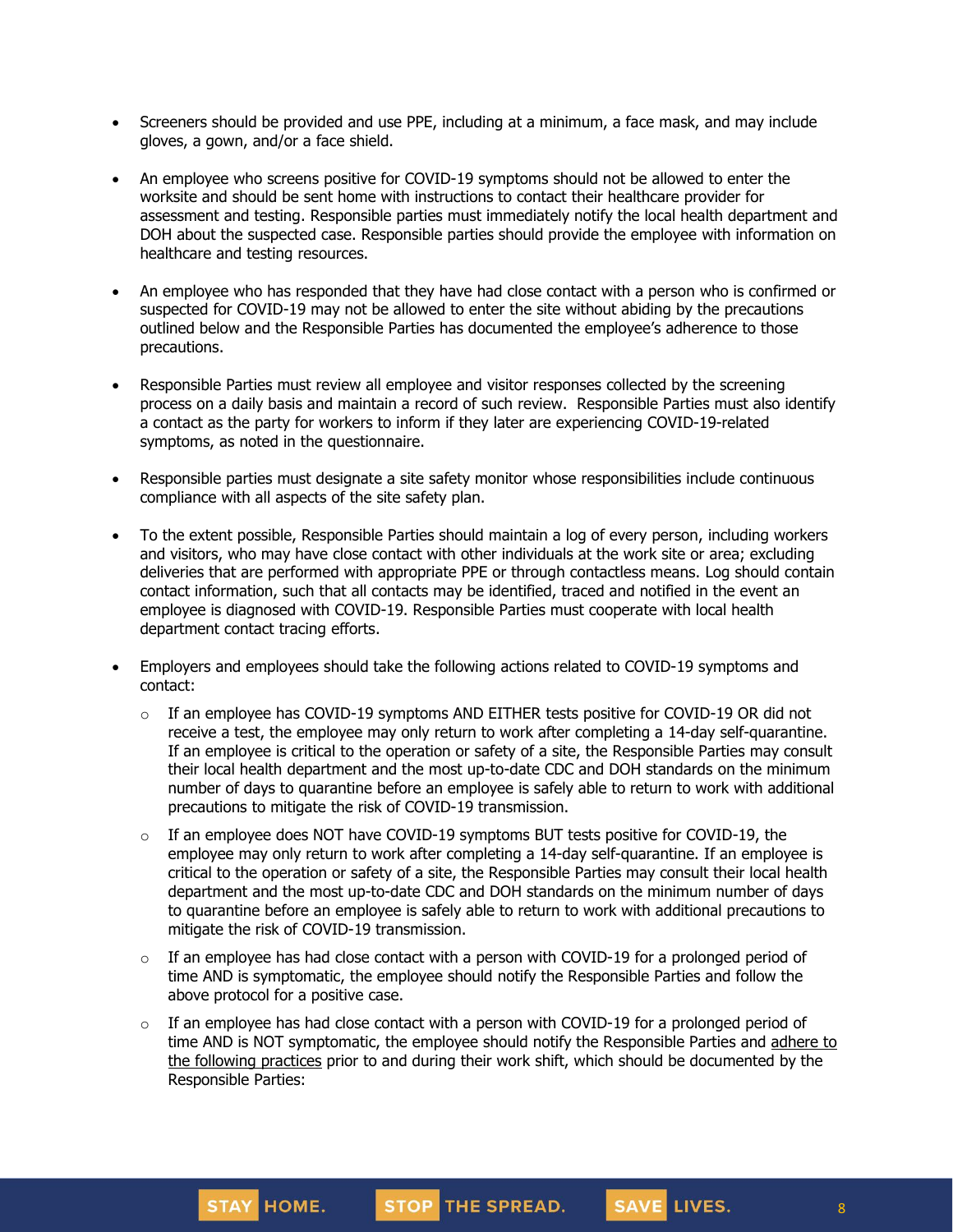- 1) Regular monitoring: As long as the employee does not have a temperature or symptoms, they should self-monitor under the supervision of their employer's occupational health program.
- 2) Wear a mask: The employee should wear a face mask at all times while in the workplace for 14 days after last exposure.
- 3) Social distance: Employee should continue social distancing practices, including maintaining, at least, six feet distance from others.
- 4) Disinfect and clean work spaces: Continue to clean and disinfect all areas such as offices, bathrooms, common areas, and shared electronic equipment routinely.
- $\circ$  If an employee is symptomatic upon arrival at work or becomes sick during the day, the employee must be separated and sent home immediately, following the above protocol for a positive case.

#### **B. Tracing and Tracking**

- Responsible Parties must notify the local health department and DOH immediately upon being informed of any positive COVID-19 test result by a worker at their site.
- In the case of a worker or visitor testing positive, the Responsible Parties must cooperate with the local health department to trace all contacts in the workplace and notify the health department of all workers and visitors who entered the site dating back to 48 hours before the worker began experiencing COVID-19 symptoms or tested positive, whichever is earlier, but maintain confidentiality as required by federal and state law and regulations.
- Local health departments will implement monitoring and movement restrictions of infected or exposed persons including home isolation or quarantine.
- Employees who are alerted that they have come into close or proximate contact with a person with COVID-19, and have been alerted via tracing, tracking or other mechanism, are required to selfreport to their employer at the time of alert and shall follow all required protocols as if they had been exposed at work.

## **IV. EMPLOYER PLANS**

Responsible Parties must conspicuously post completed safety plans on site. The State has made available a business reopening safety plan template to guide business owners and operators in developing plans to protect against the spread of COVID-19.

#### **Additional safety information, guidelines, and resources are available at:**

New York State Department of Health Novel Coronavirus (COVID-19) Website <https://coronavirus.health.ny.gov/>

Centers for Disease Control and Prevention Coronavirus (COVID-19) Website <https://www.cdc.gov/coronavirus/2019-ncov/index.html>

Occupational Safety and Health Administration COVID-19 Website <https://www.osha.gov/SLTC/covid-19/>

9